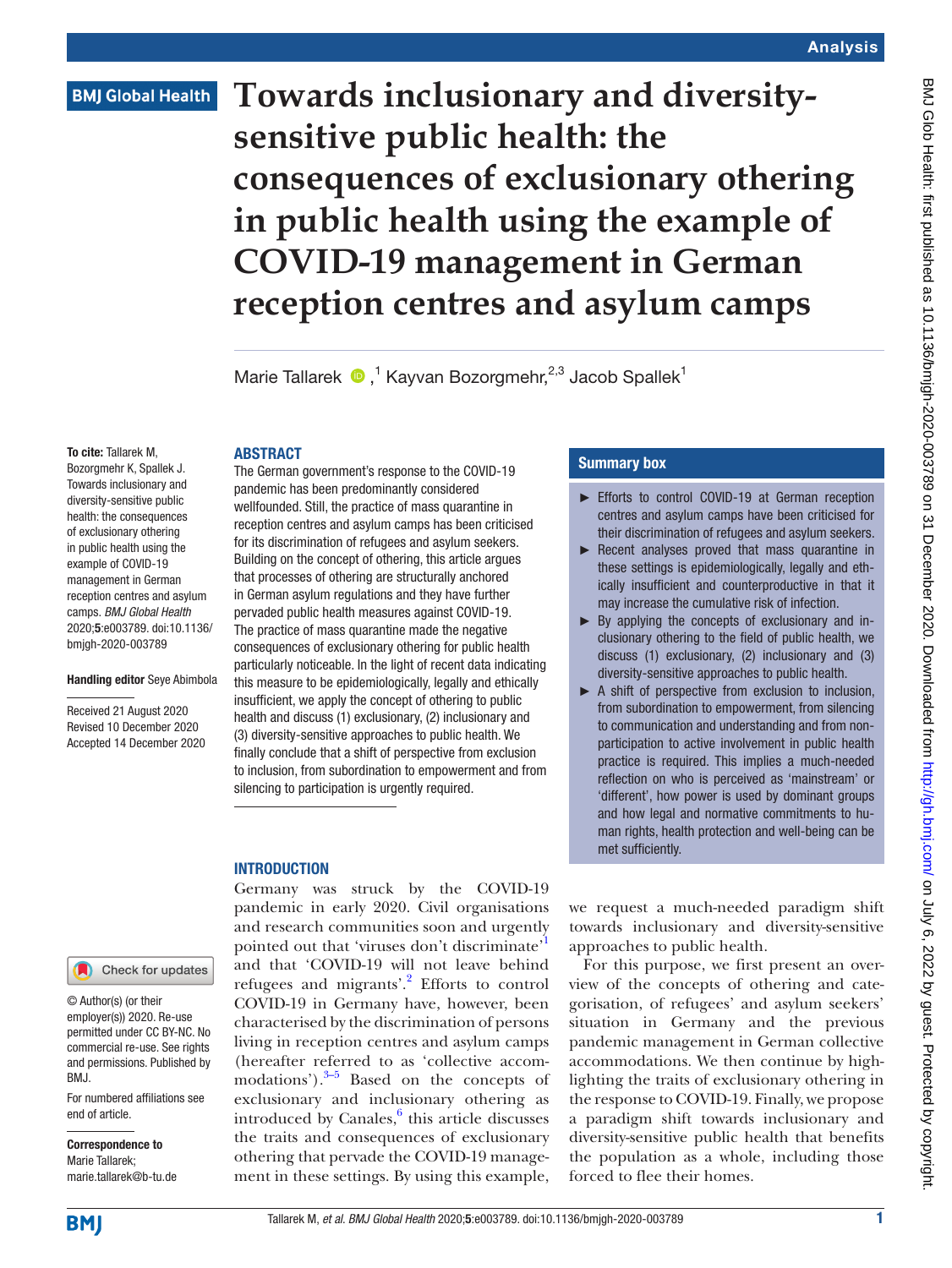#### **OTHERING**

Processes of othering essentially concern the question of 'how we engage with others, those perceived as different from self<sup>'.[6](#page-6-3)</sup> Two forms of othering can be distinguished. Exclusionary othering is a process in which dominant groups use their power to define subordinate groups as 'other' and 'not belonging'. This is often done through a reductionist focus on problematic characteristics that are ascribed to subordinate groups, while disregarding their manifold backgrounds.<sup> $\overline{6}$ -9 Those who are marked</sup> as 'outsiders' from mainstream communities may, therefore, experience discrimination, disempowerment and marginalisation.<sup>[7](#page-6-4)</sup> Otherness can be maintained through keeping othered persons distant, unheard and unseen, so that little empathy and understanding of their complex situations can be developed.<sup>[10](#page-6-5)</sup>

Inclusionary othering also implies the marking of certain groups as 'other'. However, inter-relational power is used to promote mutual understanding, empowerment, participation and coalition building with the aim of transformation.<sup>6</sup>

While the following deliberations refer to exclusionary othering as represented in the response to COVID-19 in German collective accommodations, we will reflect on the potentials of inclusionary othering for public health at the end of this article.

#### CATEGORISATION AND THE LIMITATIONS OF MIGRATION **CATEGORIES**

Othering is a driver for categorisation, that is, the attribution of categories to the 'other' based on perceived differences. $\frac{11}{11}$  Categories help to structure the complex world through grouping, but they also contribute to constructing social contexts.[12](#page-6-7) In the field of migration, popular categories are 'national' versus 'migrant', 'refugee' and 'asylum seeker'.[12](#page-6-7) According to the Refugee Convention 1951, refugees are those who are outside of their country of origin, who cannot return due to a 'wellfounded fear of being persecuted for reasons of race, religion, nationality, membership of a particular social group or political opinion'[13](#page-6-8) and who have officially obtained refugee status by the receiving country. In order to obtain refugee protection, an often protracted asylum process needs to be completed.[14](#page-6-9) The term 'asylum seeker' officially refers to those whose claims for recognition as a refugee are still in process (ibid.). The status and entitlement granted in the asylum process has major implications for individual rights, living conditions and health.

Migration categories may seem helpful in certain contexts but they imply several problematic assumptions. First, they assume an unrealistic homogeneity of people despite their individual characteristics, experiences, resources, challenges and needs.[12 15](#page-6-7) Various authors and organisations have, for instance, pointed to a tendency towards portraying refugees and asylum seekers as passive, deserving, helpless, a drain on resources or even fraudulent.<sup>9 10 16</sup> Vague references to 'cultural differences' are

similarly prevalent, often leaving it unclear as to what is actually meant by 'culture'.<sup>17–20</sup> In addition, studies show that perspectives on the deservingness of international protection in receiving societies were skewed towards well-educated, 'victimised' and/or Christian refugees. $^{21}$  $^{21}$  $^{21}$ This implies a preference towards those who have a 'utility' for the hosting society (well educated), share common characteristics (eg, religion or secularism) or have less power (victims).

Second, migration categories may be mistaken for neutral and fixed, while they are actually politically negotiated and, therefore, reflect political agendas and interests.[12 15](#page-6-7) Changes in the classification of countries of origin as 'safe' or 'unsafe' are a well-known example, which demonstrates how power is used to classify human beings as deserving international protection (or not).

Third, politically defined migration categories can influence public discourses and practices.<sup>12</sup> Through reinforcing the perceptions of categorised persons as 'outsiders', they may hinder encounters and mutual understanding. $67$  A recent study among 215 people who crossed the Mediterranean to Greece in 2015 aptly concluded that 'dominant (migration) categories fail to adequately capture the complex relationship between political, social and economic drivers of migration or their shifting significance for individuals over time and space'. $\frac{12}{2}$ 

#### EXCLUSIONARY OTHERING AND CATEGORISATION IN PUBLIC HEALTH

Migrants are neither generally sicker nor healthier than the non-migrant population.<sup>22-24</sup> They might, however, have specific health-related resources and needs based on prior experiences and exposures that need to be taken into consideration.<sup>25 26</sup> Despite the need for diversity-sensitive responses to individual health situations, refugees and asylum seekers are often depicted as a 'burden' and carriers of disease—as 'a threat to a robust and healthy society, a threat of disease itself. They must be screened and quarantined to avoid the spread of disease'.<sup>9</sup> Such narratives are closely linked to a notion of refugees and asylum seekers as a burden to social systems, $27$  which has found its way into German legislation: the German social welfare law for asylum seekers fundamentally restricts refugees' and asylum seekers' access to healthcare and other social services, $28$  which the UN Committee on Economic, Social and Cultural Rights has expressed serious concerns about. $29$  A recent study confirmed that the provision of illness benefits according to the prevailing 'Act on Benefits for Asylum Seekers' for persons in reception facilities was relatively low.<sup>30</sup> This example clearly illustrates how legal and structural conditions may limit the opportunities of public health to pursue health equity and 'health for all'.

A considerable body of literature highlights the consequences of exclusionary othering for public health, particularly with reference to limited access, use and provision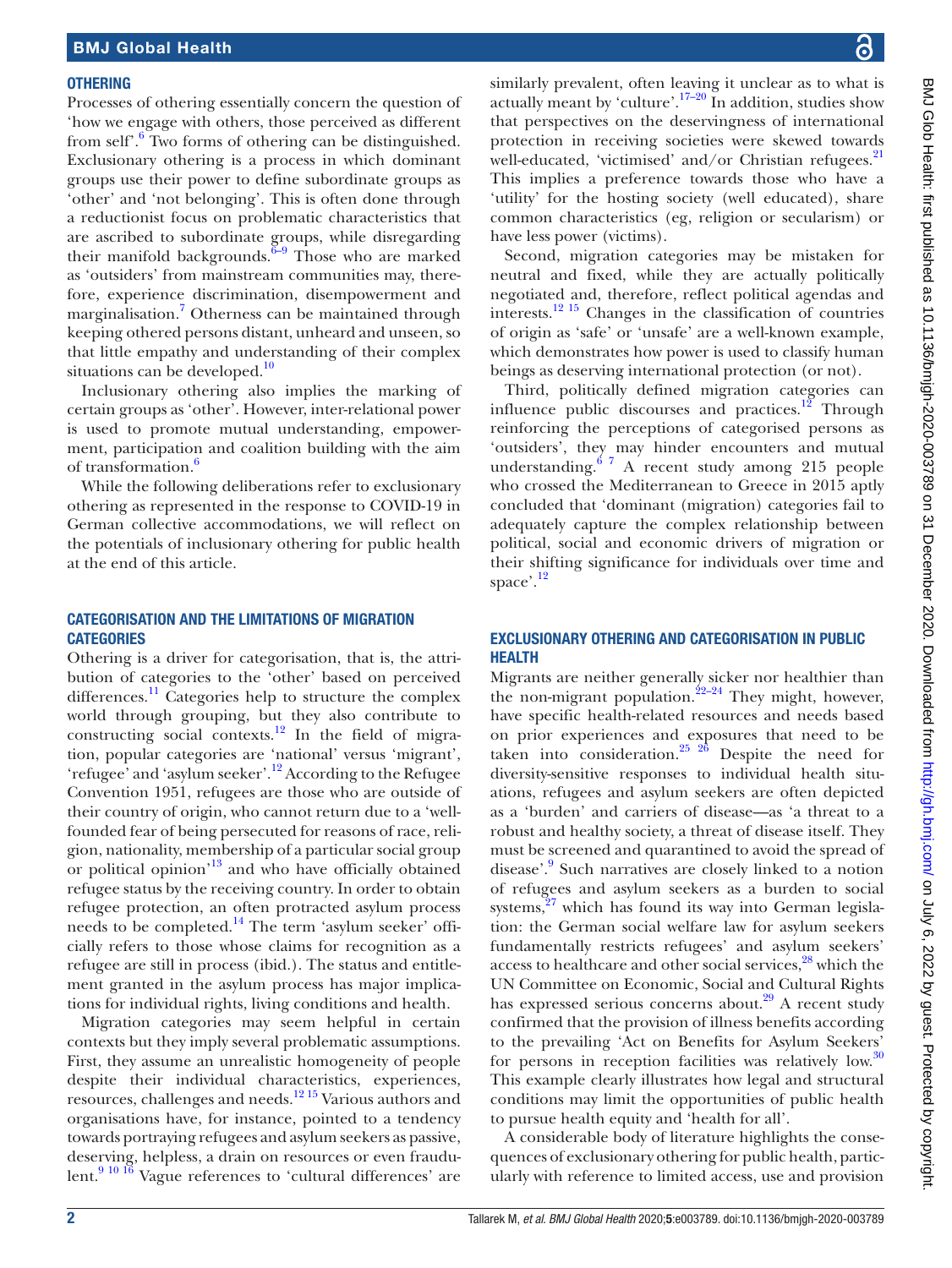of health services.<sup>7 9 25 31 32</sup> These include inadequate health communication, late presentation of refugees to medical staff due to their fear of stigmatisation, misdiagnoses, underdiagnoses of mental diseases, inappropriate treatment and patients' fear of retraumatisation.<sup>[10 33](#page-6-5)</sup>

However, there is no individual or collective benefit from excluding refugees and asylum seekers from health services.<sup>9 32 34</sup> Exclusionary othering is rather counterproductive in that it promotes ill health and stress among marginalised persons, which can lead to an even greater need for health services over time.<sup>710</sup> The latter criticism becomes particularly urgent against the backdrop of the current spread of COVID-19, as will be further elaborated hereunder.

#### ACCOMMODATIONS AND LIVING CONDITIONS OF ASYLUM SEEKERS AND REFUGEES IN GERMANY

By the end of 2018, 411 211 persons were registered as asylum seekers in Germany.<sup>[35](#page-7-5)</sup> Persons who have claimed asylum in Germany must stay in allocated reception centres until the official approval of their protection and right of residence or, in the case of denial, until their departure. $36$  The maximum length of residence in reception centres is 18 months, but it may be prolonged in order to provide for the completion of the asylum process (ibid.). Asylum applicants are then further referred to collective or decentral accommodations run by administrative districts.<sup>36 37</sup>

In 2018, approximately 200000 asylum seekers were located in collective accommodations. $4 \frac{37}{10}$  The housing conditions vary to a great extent and may include provisory solutions such as container-buildings, halls, trailer parks, former schools or refurbished offices.<sup>3 5 37</sup> A publication of the Competence Network Public Health COVID-19 criticised the fact that many residents do not have any choice but to share their rooms, kitchens and bathrooms with other residents, partly under insufficient conditions in terms of hygiene, architecture and infra-structure.<sup>[4](#page-6-14)</sup> In addition to overcrowded and strictly regulated housing conditions, asylum seekers receive limited healthcare services and merely basic material and financial support.[28 38 39](#page-7-2)

#### CONSEQUENCES OF EXCLUSIONARY OTHERING FOR THE RESPONSE TO COVID-19 IN GERMAN COLLECTIVE ACCOMMODATIONS

The German government responded to the COVID-19 pandemic in line with most of the prevention guidelines that are targeted at the wider community, which were provided by the WHO and the Robert Koch Institute  $(RKI)$ .<sup>40–42</sup> Since the virus is primarily transmitted through droplet infection and contact routes, the recommended measures to control the spread included increased testing, hygiene routines, physical distancing (1·5–2 metres towards persons outside of own households), selected (self-)isolation and wearing cloth face masks (ibid.). Depending on the region and infection

rate, public facilities were closed (ibid.). In spring 2020, the government complemented the existing laws on infection protection and social security by two new laws 'on the protection of the population in epidemic situ-ations with nationwide concern'.<sup>[43 44](#page-7-8)</sup> In addition, the National Pandemic Plan was updated.<sup>45-47</sup>

In May 2020, the German government's overall management of the pandemic was described as 'reasoned and sound'.<sup>3</sup> At the same time, however, there is concerted critique that the response to COVID-19 did not consider marginalised groups, such as asylum seekers and refugees.<sup>1-3 48 49</sup> These groups were hardly covered by the national pandemic plan, except for a general (and questionable) notion that there might be 'non-compliance due to cultural differences'. $45$  No specific strategies or recommendations concerning the containment, outbreak management or disease prevention in collective accommodations had been provided at the national level by that time.<sup>3</sup>

The lack of tailored prevention measures for asylum seekers and refugees, particularly in collective accommodations, is highly problematic. The often overcrowded conditions in camps and camp-like settings facilitate the transmission of COVID-19 and hinder the implementation of prevention strategies, such as the maintenance of physical distance, increased hygiene routines or the isolation of infected persons.<sup>4 5 50</sup> For this reason, advocacy groups urgently claimed that collective accommodations should be closed, individuals should be allowed to move into decentral facilities and access to health services must be guaranteed for everyone.<sup>[51–54](#page-7-10)</sup> These claims were seldom put into practice. Instead, as soon as the first cases of COVID-19 had been registered in collective accommodations, the district authorities quarantined entire accommodations. In some cases, residents were forced to stay in mass quarantine by means of fences, helicopters, police officers, security personnel and armed forces.<sup>45</sup>

The first scientific data are available on the epidemiological, legal and ethical implications of mass quarantine in collective accommodations. A study conducted by Bozorgmehr and colleagues estimated the risk of infecting further persons in quarantined refugee accommodations as soon as one case of COVID-19 had occurred (cumulative risk of infection).<sup>4</sup> The authors referred to the cumulative risk of infection as 'high' (17%) and comparable to that on cruise ships.<sup>[4](#page-6-14)</sup> As such, overcrowding and missed opportunities to decongest collective accommodations has put inhabitants at higher risk of infection compared with a situation in which their right to individual protection (operationalised by possibilities to self-isolate and practice physical distancing) was fulfilled. It was found that mass quarantine showed no particular benefit in controlling the outbreaks in collective accommodations. In contrast, hundreds of residents who were in need of protection, including mothers, children and the elderly, have been exposed to a higher, although preventable risk of being infected irrespective of their individual health situations and conditions.<sup>52</sup> At the same time, there is no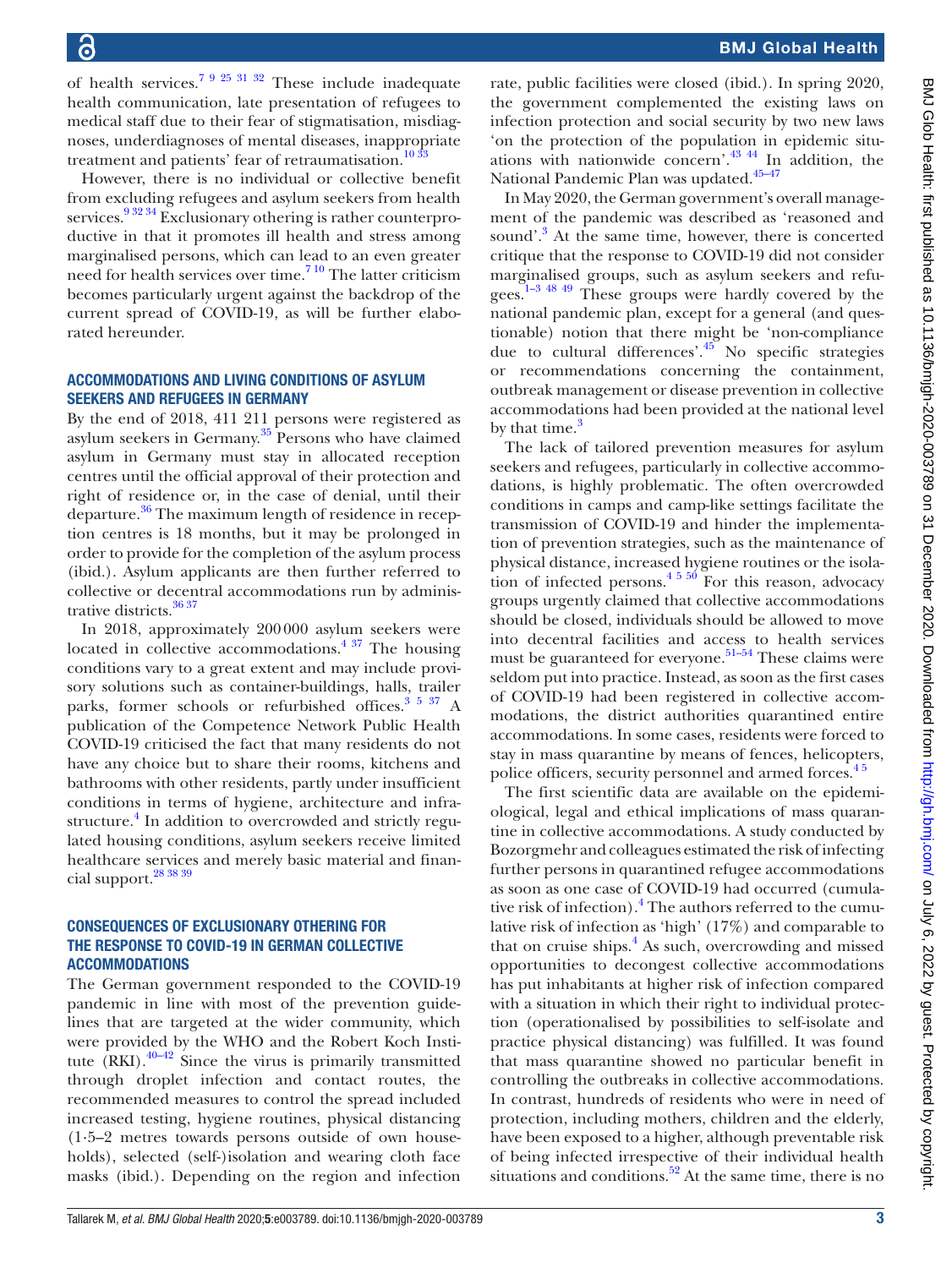#### BMJ Global Health

evidence that mass quarantine would have any positive effects on the health of the population outside of collective accommodations (ibid.). It is rather possible that larger outbreaks in these settings might also put the wider population at risk.<sup>[4](#page-6-14)</sup> A recent guideline of the European Centre for Disease Control on COVID-19 prevention and management in collective accommodations also warns of high psychosocial stress associated with mass quarantine and recommends against this measure to manage outbreaks.[55](#page-7-12) From a public health perspective, the exclusion of individuals from infection protection, therefore, puts individuals and the broader community at risk.

In addition to the epidemiological shortcomings of mass quarantine in collective accommodations, various legal and ethical conflicts have been highlighted by a number of civil organisations and researchers.<sup>[4 54 56](#page-6-14)</sup> The measure contravenes the German Constitution,<sup>[57](#page-7-13)</sup> the German Law on non-discrimination, $58$  the German Infection Protection Act, $59$  the Charter of the United Nations, $60$  the UN 2030 Agenda for Sustainable Development, <sup>61</sup> the UN International Covenant on Economic, Social and Cultural Rights $62$  and the WHO constitution.<sup>[63](#page-7-19)</sup> Detailed ethical and legal conflicts regard the wholesale definition of groups of persons as 'potentially infected' without the investigation of actual contacts with infected persons; deprivation of freedom of movement irrespective of the persons' non-infection; the potential retraumatisation of persons and the enhancement of increased psychosocial stress.[4](#page-6-14) The Competence Network Public Health COVID-19 came to the conclusion, therefore, that mass quarantine in collective accommodations 'is to be avoided without exception'.<sup>4</sup>

In the beginning of June 2020, unpublished guidelines by the RKI dated May  $2020^{64}$  $2020^{64}$  $2020^{64}$  gained the attention of various organisations and media outlets.<sup>65-67</sup> The leaked draft stated that 'the RKI standards for prevention and for the management of outbreaks apply to

asylum seekers and refugees'.<sup>64</sup> The institute shared the critique expressed before and summarised: 'Through mass quarantine, an evitable high exposure as well as resulting risks for all residents are accepted, which contradicts the RKI recommendations on infection protection'.<sup>[64](#page-7-20)</sup>

In summary, mass quarantine in collective accommodations as a response to the COVID-19 pandemic is legally, ethically and epidemiologically highly questionable, as:

- 1. The transmission of COVID-19 is generally promoted through overcrowded and insufficient housing conditions.
- 2. The response to the COVID-19 pandemic in collective accommodations may have further increased, rather than decreased, the risk of infection. The development of so-called COVID-19 hot spots has not been prevented.
- 3. Mass quarantine might have contributed to further psychosocial strain and possibly ill health among the residents.<sup>[3](#page-6-2)</sup>

We argue that the processes of othering are structurally anchored in the German asylum regulations and they have remained in public health measures that are being implemented in the respective settings during the COVID-19 pandemic. The practice of mass quarantine in collective accommodations makes the consequences of exclusionary othering for public health particularly noticeable. The underlying logic of mass quarantine is a general perception of residents as potential carriers of infection who the mainstream population needs to be defended against and, if necessary, with the help of fences or even armed forces. Grove and Zwi have aptly described such practices as a perceived 'protection of the general public' through 'an effort to keep forced migrants out'.<sup>[10](#page-6-5)</sup> In these cases, it becomes clear how power has been used to exclude individuals by legitimising restrictions to their fundamental human rights.



<span id="page-3-0"></span>Figure 1 Exclusionary othering in public health using the example of COVID-19 management in German reception centres and asylum camps.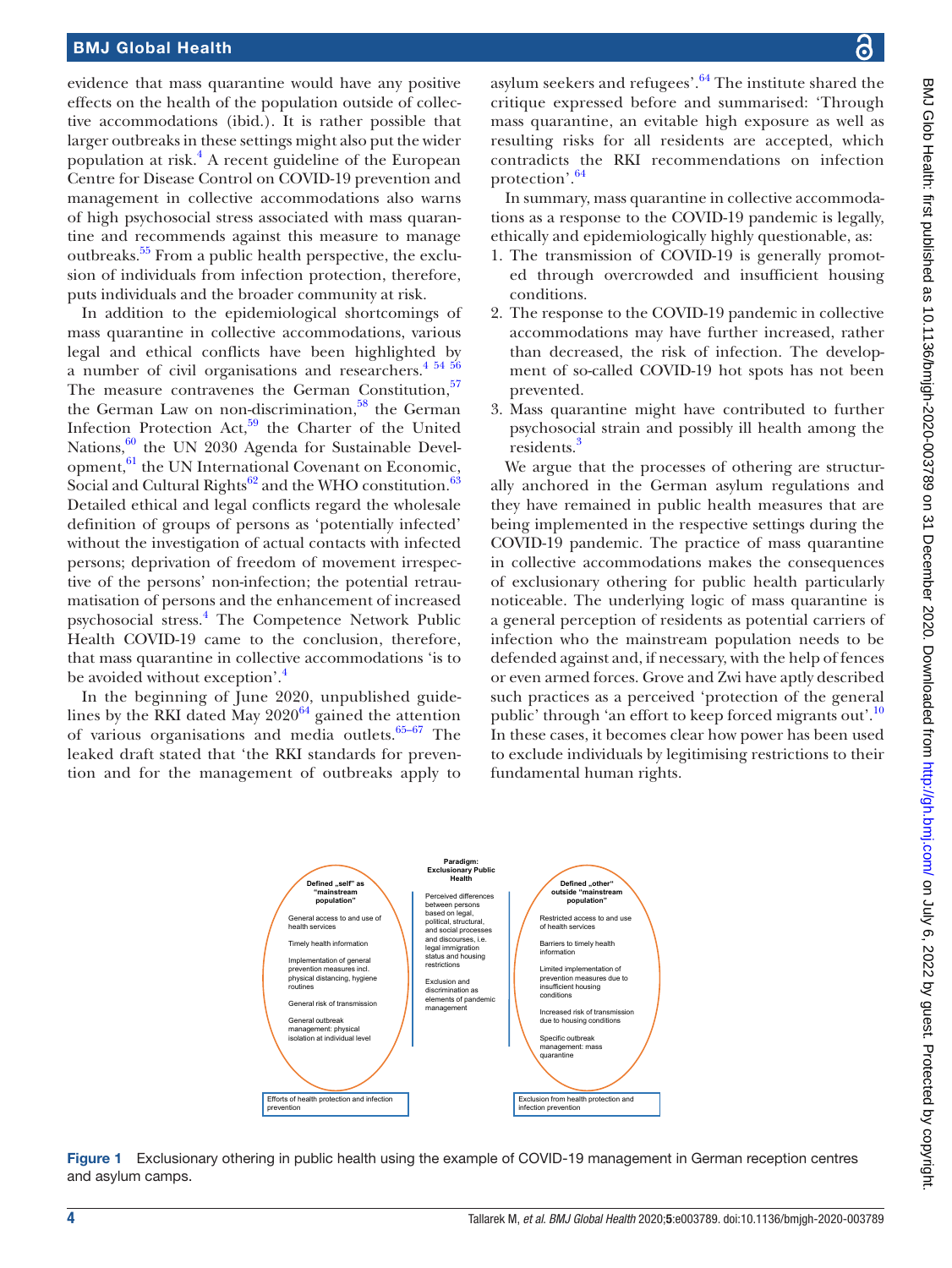

Figure 2 Inclusionary othering in public health using the example of COVID-19 management in German reception centres and asylum camps.

While approximately half of the refugees and asylum seekers in Germany have been located in collective accommodations, approximately 200000 were not exposed to the risk of mass quarantine due to their decentralised location in apartments. This may be interpreted as a form of inclusionary othering as discussed hereunder. Such differences in the treatment of refugees and asylum seekers raise the question whether practices in the course of the asylum process may itself represent different forms of othering.

Still, civil organisations and researchers have warned against other aspects of exclusionary othering that might affect both groups of refugees and asylum seekers.<sup>1354968</sup> Besides restrictions on health services, these include a lack of language-sensitive information, a lack of participation in the development of strategies against COVID-19, disempowerment through the provision of text-based information that cannot be accessed and read by all individuals and the ethnocentric culturalisation of individual behaviours through public discourses (ibid.). [Figure](#page-3-0) 1 summarises the implications of exclusionary othering in public health using the example of COVID-19 management in collective accommodations.

#### TOWARDS INCLUSIONARY PUBLIC HEALTH

The risk of infection concerns everyone. We, therefore, claim that public health needs to be reconsidered from an inclusionary and resource-oriented, rather than an exclusionary and risk-oriented, perspective. Persons forced to flee their countries and residing in Germany are part of the residential population and must be treated as such. Therefore, the measures taken for infection protection must not exclude specific individuals or groups. An inclusionary approach to infection protection benefits the general society and hinders the development of hazardous hot spots. We propose that an appropriate response to COVID-19 includes:

- <span id="page-4-0"></span>1. The reduction of risk of infection through improving the living and housing conditions of refugees and asylum seekers, including decentral housing and sufficient hygiene and sanitary facilities.
- 2. An epidemiologically, legally and ethically responsible reaction to cases of COVID-19 in collective accommodations in line with the outbreak measures in the general population in order to reduce the risk of infection for other residents.

There is broad consensus that successful public health depends on the promotion of health literacy, empowerment, participation and capacity building among the population and its communities. $69$  Public health, therefore, invariably comprises negotiations of power in order to enhance people's control over their own lives (ibid.). It needs to shift its perspective from exclusion to inclusion, from subordination to empowerment, from silencing to communication and mutual understanding, from partition to encounter and from non-participation to active involvement.

It must be pragmatically assumed, however, that power imbalances and markings of difference, such as migration categories, will not be abandoned in the nearest future. Canales' concept of inclusionary othering may provide a helpful basis for developing an understanding of inclusionary public health. According to Canales, inclusionary othering promotes shared power and coalition building among allies based on their connected experiences.<sup>6</sup> This process depends on the will to develop informed empathy towards the 'other', and to appreciate the 'others' as equal and skilled partners with different qualifications.

Canales' consideration can be translated into specific recommendations for a resource-oriented response to COVID-19 in collective accommodations. Central demands as published by advocacy organisations include: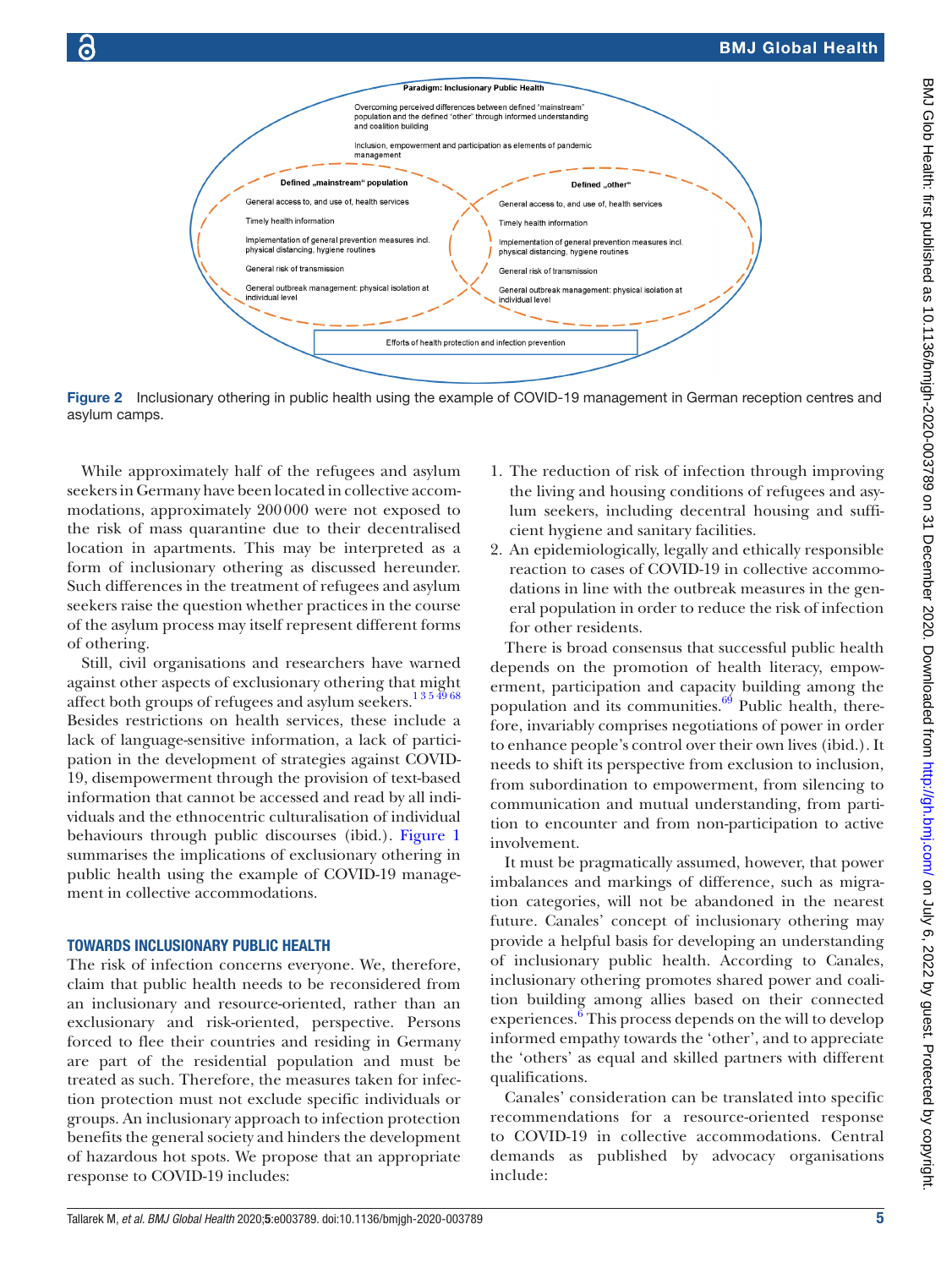

cations in the presented context.

DIVERSITY-SENSITIVE PUBLIC HEALTH A complete abandonment of othering and migration categories may be unlikely due to the current German policies and structures, including (continuously tightened) asylum regulations. However, in the fields of social science and reflexive migration research, there is an increasing understanding of the limitations of single differences, such as ethno-national categories or legal status.[77–79](#page-8-3) Rather, reductionist notions on difference have been opposed by a resource-oriented concept of diversity (ibid.). According to the concept, differences may be inherent, but they may also be acquired in the life course or constructed through social, legal and institutional practice. $80$  The aspects of diversity are manifold in that they may concern any social, biological, mental, cultural, spiritual, sexual, value-related or other facets of human beings. Appreciating diversity, therefore, means promoting equity and non-discrimination through respecting the complex realities of peoples' lives. Its measures are targeted at the entire population, while taking diverse capacities, needs, social dimensions, knowl-edge sources, evidence and innovation into account.<sup>[81](#page-8-5)</sup> In the light of the COVID-19 pandemic, this implies that crucial pandemic regulations on health protection must apply to everybody, while implementation strategies need to be adapted to different settings. Discriminating and excluding statements about 'non-compliance

### Figure 3 Diversity-sensitive public health for everyone using the example of COVID-19 management in Germany.

General access to, and use of, health services Timely diversity-sensitive health information

<span id="page-5-0"></span>distancing, hygiene routines General risk of transmission

Diverse population

management

- The prevention of stigmatisation and marginalisation of refugees and asylum seekers based on reductionist and risk-oriented discourses.
- The provision of free and equitable prevention, testing and healthcare for everyone.
- ► The application of all the principles of infection prevention as applied in the wider community (eg, physical distancing, hand and respiratory hygiene).
- ► The provision of sufficient housing conditions (decentralised housing in apartments or similar accommodations).
- Early, clear, transparent, evidence-based and diversitysensitive communication and information about the virus, its spread, the disease and protection measures.
- The active participation and engagement of refugees and asylum seekers in the development of response plans, policies and strategies against COVID-19.
- ► Multi-stakeholder collaborations through networks and organisations[.1 49–52 55 66 68 70 71](#page-6-0)

Several examples of involvement and capacity building have been shared throughout the past months, highlighting the potentials of inclusionary public health. For instance, some regional medical boards have invited migrants with medical backgrounds to work as doctors despite their pending licenses to practice in Germany.<sup>[72](#page-7-23)</sup> The Berlin Senate supports the programme 'Newcomers against Corona', through which migrants have organised and contributed in various ways, including translating in medical situations, sewing masks, shopping for others and cooking.[73](#page-8-0) The WHO also supports the visibility of refugees' contributions on its websites and also highlights the benefits of diverse backgrounds in order to mediate and disseminate health-related information to diverse groups of individuals[.74](#page-8-1)

[Figure](#page-4-0) 2 illustrates the implications of inclusionary othering for public health in the light of the COVID-19 pandemic.

Several theoretical links and intersections exist between inclusionary othering (and, therefore, inclusionary public health) and other concepts and theories. In addition to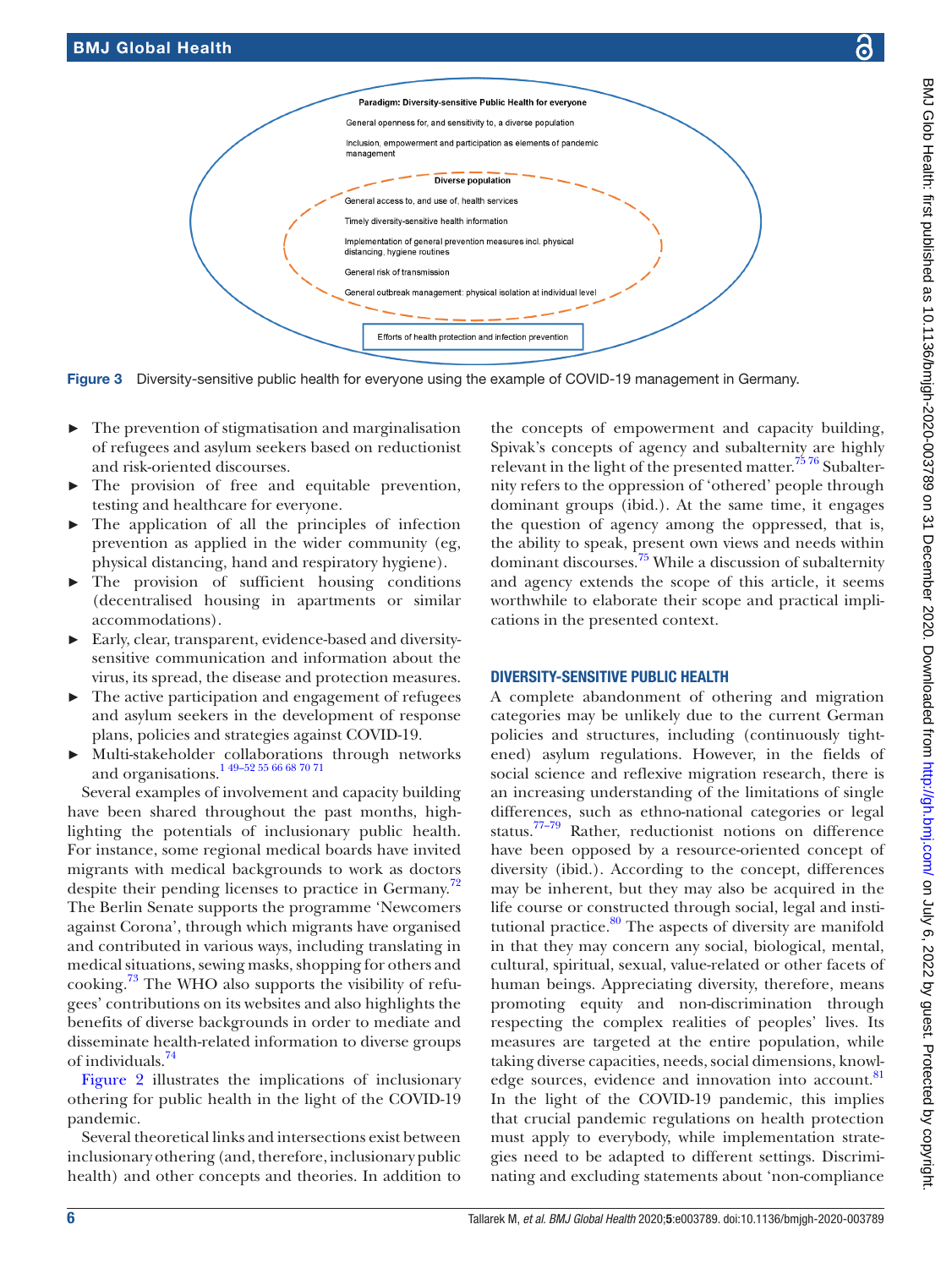due to cultural differences' among migrants should be avoided. At the same time, a diversity-sensitive approach requires adaption and adjustment processes among all of the recipients and actors in order to equally benefit from public health. Therefore, trust, empowerment, agency and participation are key to effective and innovative diversity-sensitive public health. [Figure](#page-5-0) 3 outlines a diversity-sensitive public health approach that renounces institutional and legal othering in the context of COVID-19.

#### CONCLUSION

Due to the structurally anchored processes of exclusionary othering, the health of refugees and asylum seekers in collective accommodations has not been sufficiently protected during the COVID-19 pandemic. The discriminatory practice of mass quarantine may increase, rather than decrease, the cumulative risk of infection. We argue that successful public health should strive for health equity and needs to shift its perspective from exclusion to inclusion, from subordination to empowerment, from silencing to communication and mutual understanding and from non-participation to active involvement. This requires a critical reflection on who is perceived as 'mainstream' or 'different', how power is used by dominant groups and how legal and normative commitments to human rights can be met sufficiently. This request is not ultimately limited to refugees and asylum seekers in times of COVID-19. Inclusionary and diversity-sensitive approaches to public health do not only serve human rights but also contribute to better health for everyone.

#### Author affiliations

<sup>1</sup>Department of Public Health, Brandenburg University of Technology Cottbus-Senftenberg, Senftenberg, Germany

<sup>2</sup>Department of Population Medicine and Health Services Research, School of Public Health, Bielefeld University, Bielefeld, Nordrhein-Westfalen, Germany <sup>3</sup>Section for Health Equity Studies & Migration, Department of General Practice and Health Services Research, University Hospital Heidelberg, Heidelberg, Baden-Württemberg, Germany

Contributors MT and JS developed the initial idea, searched for the literature and developed the conceptual models. MT wrote the first draft. KB contributed to the literature search and revised the manuscript. All of the authors contributed to the final draft.

Funding The authors have not declared a specific grant for this research from any funding agency in the public, commercial or not-for-profit sectors.

Competing interests None declared.

Patient and public involvement Patients and/or the public were not involved in the design, or conduct, or reporting, or dissemination plans of this research.

Patient consent for publication Not required.

Provenance and peer review Not commissioned; externally peer reviewed.

Data availability statement There are no data in this work.

Open access This is an open access article distributed in accordance with the Creative Commons Attribution Non Commercial (CC BY-NC 4.0) license, which permits others to distribute, remix, adapt, build upon this work non-commercially, and license their derivative works on different terms, provided the original work is properly cited, appropriate credit is given, any changes made indicated, and the use is non-commercial. See:<http://creativecommons.org/licenses/by-nc/4.0/>.

#### ORCID iD

Marie Tallarek<http://orcid.org/0000-0002-5349-7378>

#### **REFERENCES**

- <span id="page-6-0"></span>1 PICUM. *The COVID-19 pandemic: we need urgent measures to protect people and mend the cracks in our health, social protection and migration systems*, 2020.
- <span id="page-6-1"></span>2 The Lancet. COVID-19 will not leave behind refugees and migrants. *[The Lancet](http://dx.doi.org/10.1016/S0140-6736(20)30758-3)* 2020;395:1090.
- <span id="page-6-2"></span>3 Gottlieb N, Hintermeier M, Bozorgmehr K. Situational brief: COVID-19 & Migration in Germany. *Lancet Migration* 2020.
- <span id="page-6-14"></span>4 Bozorgmehr K, Hintermeier M, Razum O. SARS‐CoV‐2 in Aufnahmeeinrichtungen und Gemeinschaftsunterkünften für Geflüchtete: Epidemiologische und normativ‐rechtliche Aspekte 2020.
- 5 Razum O, Penning V, Mohsenpour A. Covid-19 in Flüchtlingsunterkünften: ÖGD jetzt weiter stärken. *Gesundheitswesen* 2020;82:392–6.
- <span id="page-6-3"></span>6 Canales MK. Othering: toward an understanding of difference. *[ANS](http://dx.doi.org/10.1097/00012272-200006000-00003)  [Adv Nurs Sci](http://dx.doi.org/10.1097/00012272-200006000-00003)* 2000;22:16–31.
- <span id="page-6-4"></span>7 Johnson JL, Bottorff JL, Browne AJ, *et al*. Othering and being othered in the context of health care services. *[Health Commun](http://dx.doi.org/10.1207/S15327027HC1602_7)* 2004;16:255–71.
- 8 Becht L, Boucsein L, Mayr K. The dynamics of othering in activism as part of Germany's post-2015 "Willkommenskultur". *Dve Domavini-Two Homelands* 2018;47:53–70.
- <span id="page-6-10"></span>9 Grove NJ, Zwi AB, Allotey P. ing of refugees: Social exclusion and public health. In: Douglas J, ed. *A reader in promoting public health. Challenge and controversy. London*. Thousand Oaks, Calif., Milton Keynes, U.K: SAGE in association with The Open University, 2007: 213–24.
- <span id="page-6-5"></span>10 Grove NJ, Zwi AB. Our health and theirs: forced migration, othering, and public health. *[Soc Sci Med](http://dx.doi.org/10.1016/j.socscimed.2005.08.061)* 2006;62:1931–42.
- <span id="page-6-6"></span>Wenner J, Namer Y, Migrants RO. Refugees, Asylum Seekers: Use and Misuse of Labels in Public Health Research. In: Krämer A, Fischer F, eds. *Refugee migration and health: challenges for Germany and Europe*. Cham: Springer, 2019: 49–62.
- <span id="page-6-7"></span>12 Crawley H, Skleparis D. Refugees, migrants, neither, both: categorical fetishism and the politics of bounding in Europe's 'migration crisis'. *[J Ethn Migr Stud](http://dx.doi.org/10.1080/1369183X.2017.1348224)* 2018;44:48–64.
- <span id="page-6-8"></span>13 UNHCR. *Convention and protocol relating to the status of refugees, office of the United nations high commissioner for refugees*. Geneva: UNHCR, 1951.
- <span id="page-6-9"></span>14 German federal office for migration and refugees. Schutzformen, 2020. Available: [https://www.bamf.de/DE/Themen/AsylFluechtlings](https://www.bamf.de/DE/Themen/AsylFluechtlingsschutz/AblaufAsylverfahrens/Schutzformen/schutzformen-node.html) [schutz/AblaufAsylverfahrens/Schutzformen/schutzformen-node.html](https://www.bamf.de/DE/Themen/AsylFluechtlingsschutz/AblaufAsylverfahrens/Schutzformen/schutzformen-node.html)  [Accessed June 9, 2020].
- 15 Namer Y. "Categorical fetishism" and "othering" in (and through) migration research. In: Spallek J, Zeeb H, eds. *Handbuch Migration und Gesundheit: Grundlagen, Perspektiven und Strategien*. Bern: Hogrefein press.
- 16 aeWorldwide. *Was hat die Flüchtlingspolitik mit Othering und Postkolonialismus zu tun?* Hamm-Lippstadt, 2020.
- <span id="page-6-11"></span>17 Brzoska P, Yilmaz-Aslan Y, Probst S. Umgang MIT Diversität in Der Pflege und Palliativversorgung am Beispiel von Menschen MIT Migrationshintergrund. *[Zeitschrift für Gerontologie und Geriatrie](http://dx.doi.org/10.1007/s00391-017-1265-8)* 2018;51:636–41.
- 18 Bolten J. "Diversität" aus der Perspektive eines offenen Interkulturalitätsbegriffs. In: Moosmüller A, Möller-Kiero J, eds. *Interkulturalität und kulturelle Diversität. Münster*. New York: Waxmann, 2014: 47–60.
- 19 Knecht M. Jenseits von Kultur: Sozialanthropologische Perspektiven auf Diversität, Handlungsfähigkeit und Ethik Im Umgang MIT Patientenverfügungen. *[Ethik Med](http://dx.doi.org/10.1007/s00481-008-0576-0)* 2008;20:169–80.
- 20 Fox JE, Jones D. Migration, everyday life and the ethnicity bias. *[Ethnicities](http://dx.doi.org/10.1177/1468796813483727)* 2013;13:385–400.
- <span id="page-6-12"></span>21 Bansak K, Hainmueller J, Hangartner D. How economic, humanitarian, and religious concerns shape European attitudes toward asylum seekers. *[Science](http://dx.doi.org/10.1126/science.aag2147)* 2016;354:217–22.
- <span id="page-6-13"></span>22 Abubakar I, Aldridge RW, Devakumar D, *et al*. The UCL–Lancet Commission on migration and health: the health of a world on the move. *[The Lancet](http://dx.doi.org/10.1016/S0140-6736(18)32114-7)* 2018;392:2606–54.
- 23 Spallek J, Razum O. Migration und Gesundheit. In: Richter M, Hurrelmann K, eds. *Soziologie von Gesundheit und Krankheit. 1. Ed*. Wiesbaden: Springer VS, 2016pp.: 153–66.
- 24 Tallarek M, Mlinarić M, Spallek J. Migration Bedeutung und Implikationen für die Prävention und Gesundheitsförderung. In: Tiemann M, Mohokum M, eds. *Prävention und Gesundheitsförderung*. CHAM: Springer, 2019: 1–13.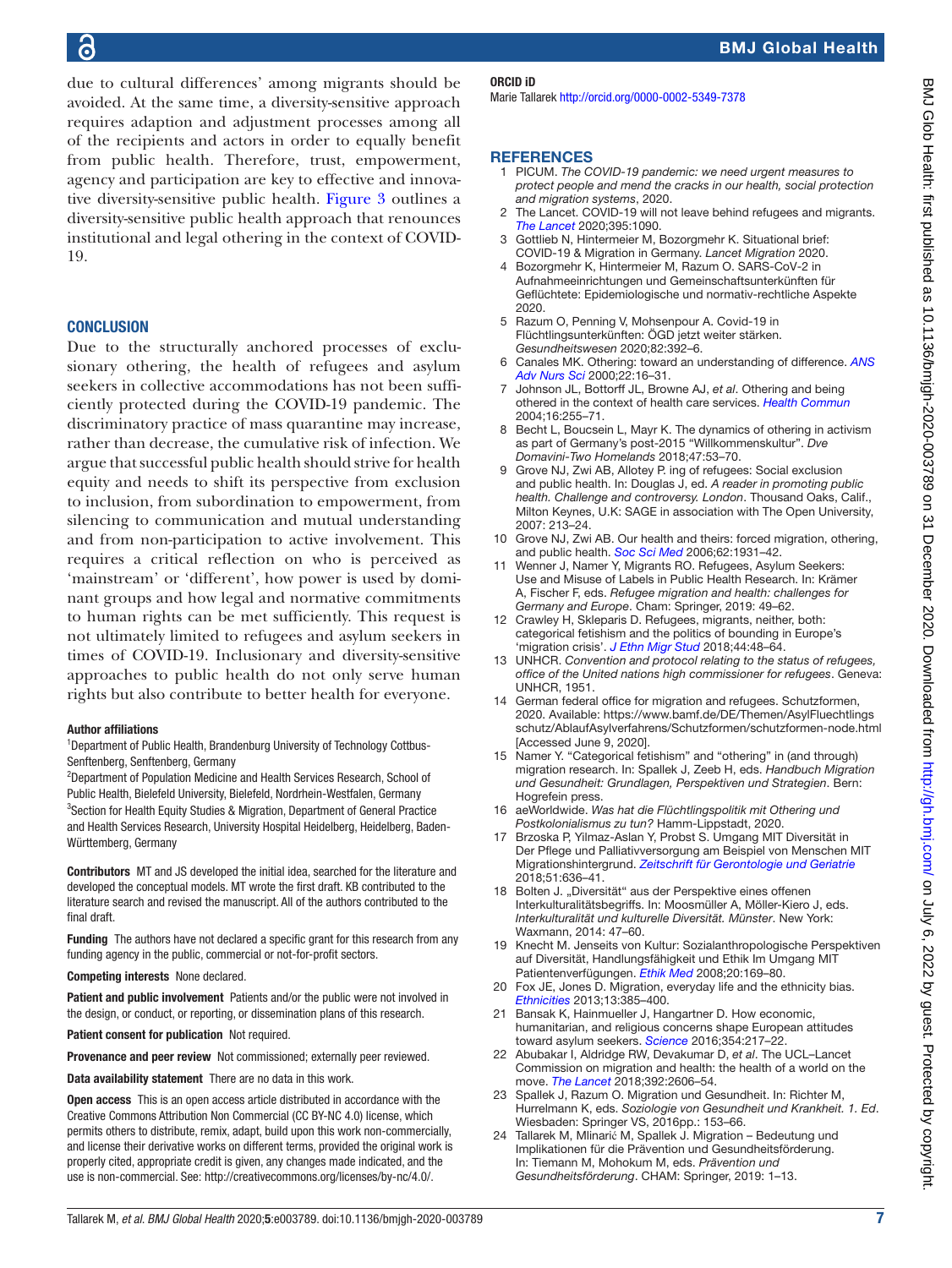- <span id="page-7-0"></span>25 Razum O, Samkange-Zeeb F. Populations at Special Health Risk: Migrants. In: Heggenhougen K, ed. *International encyclopedia of public health*. Amsterdam: Elsevier, Acad. Press, 2008: 233–41.
- 26 Spallek J, Zeeb H, Razum O. What do we have to know from migrants' past exposures to understand their health status? A life course approach. *[Emerg Themes Epidemiol](http://dx.doi.org/10.1186/1742-7622-8-6)* 2011;8:6.
- <span id="page-7-1"></span>27 Voss M, Wahedi K, Bozorgmehr K. Health Security in the Context of Forced Migration. In: Bozorgmehr K, Roberts B, Razum O, eds. *Health policy and systems responses to forced migration*. Cham: Springer, 2020: 119–39.
- <span id="page-7-2"></span>28 AsylbLG. *Federal Ministry of justice and consumer protection*. Asylbewerberleistungsgesetz, 1993.
- <span id="page-7-3"></span>29 United Nations Committee on Economic, Social and Cultural Rights. Concluding observations on the sixth periodic report of Germany, 2018. Available: [http://docstore.ohchr.org/SelfServices/](http://docstore.ohchr.org/SelfServices/FilesHandler.ashx?enc=4slQ6QSmlBEDzFEovLCuWx2r5QgrDoHhDa4HdzLZSD2zbo%2fzew8fG%2f%2fJWzgaIqrl%2fpQdKVEU%2beWBy15OCs%2f%2bnkU3s6ayod026StGVH8b0gDad0d4wZZ5%2fvp6F1W5k%2bvv) [FilesHandler.ashx?enc=4slQ6QSmlBEDzFEovLCuWx2r5QgrDoHh](http://docstore.ohchr.org/SelfServices/FilesHandler.ashx?enc=4slQ6QSmlBEDzFEovLCuWx2r5QgrDoHhDa4HdzLZSD2zbo%2fzew8fG%2f%2fJWzgaIqrl%2fpQdKVEU%2beWBy15OCs%2f%2bnkU3s6ayod026StGVH8b0gDad0d4wZZ5%2fvp6F1W5k%2bvv) [Da4HdzLZSD2zbo%2fzew8fG%2f%2fJWzgaIqrl%2fpQdKVEU%](http://docstore.ohchr.org/SelfServices/FilesHandler.ashx?enc=4slQ6QSmlBEDzFEovLCuWx2r5QgrDoHhDa4HdzLZSD2zbo%2fzew8fG%2f%2fJWzgaIqrl%2fpQdKVEU%2beWBy15OCs%2f%2bnkU3s6ayod026StGVH8b0gDad0d4wZZ5%2fvp6F1W5k%2bvv) [2beWBy15OCs%2f%2bnkU3s6ayod026StGVH8b0gDad0d4wZZ5%](http://docstore.ohchr.org/SelfServices/FilesHandler.ashx?enc=4slQ6QSmlBEDzFEovLCuWx2r5QgrDoHhDa4HdzLZSD2zbo%2fzew8fG%2f%2fJWzgaIqrl%2fpQdKVEU%2beWBy15OCs%2f%2bnkU3s6ayod026StGVH8b0gDad0d4wZZ5%2fvp6F1W5k%2bvv) [2fvp6F1W5k%2bvv](http://docstore.ohchr.org/SelfServices/FilesHandler.ashx?enc=4slQ6QSmlBEDzFEovLCuWx2r5QgrDoHhDa4HdzLZSD2zbo%2fzew8fG%2f%2fJWzgaIqrl%2fpQdKVEU%2beWBy15OCs%2f%2bnkU3s6ayod026StGVH8b0gDad0d4wZZ5%2fvp6F1W5k%2bvv) [Accessed 01 Oct 2020].
- <span id="page-7-4"></span>30 Hollederer A. Die Gewährleistung von Krankheitshilfen bei asylsuchenden Menschen: Zweiklassenmedizin in Deutschland? *[Bundesgesundheitsblatt Gesundheitsforschung Gesundheitsschutz](http://dx.doi.org/10.1007/s00103-020-03215-7)* 2020;63:1203–18.
- 31 Bozorgmehr K, Razum O. Effect of restricting access to health care on health expenditures among Asylum-Seekers and refugees: a quasi-experimental study in Germany, 1994-2013. *[PLoS One](http://dx.doi.org/10.1371/journal.pone.0131483)* 2015;10:e0131483.
- 32 Bozorgmehr K, Razum O. Negotiating access to health care for asylum seekers in Germany. In: *Health diplomacy: spotlight on refugees and migrants*. Copenhagen: World Health Organization Regional Office for Europe (ed.), 2019: 269–80.
- 33 Razum O, Samkange-Zeeb F. Populations at Special Health Risk: Migrants. In: Quah SR, ed. *International encyclopedia of public health. 2 ed.: Academic Press*, 2017: 591–8.
- 34 Bozorgmehr K, Wenner J, Noest S. Germany: financing health services provided to asylum seekers. In: *Compendium of health system responses to large-scale migration in the who European region*. Copenhagen: World Health Organization Regional Office for Europe (ed.), 2018: 38–47.
- <span id="page-7-5"></span>35 Federal Statistical Office Germany. Asylbewerberleistungen: Empfängerinnen und Empfänger nACh Bundesländern, 2020. Available: [https://www.destatis.de/DE/Themen/Gesellschaft-](https://www.destatis.de/DE/Themen/Gesellschaft-Umwelt/Soziales/Asylbewerberleistungen/Tabellen/liste-emfaenger-bl.html)[Umwelt/Soziales/Asylbewerberleistungen/Tabellen/liste-emfaenger](https://www.destatis.de/DE/Themen/Gesellschaft-Umwelt/Soziales/Asylbewerberleistungen/Tabellen/liste-emfaenger-bl.html)[bl.html](https://www.destatis.de/DE/Themen/Gesellschaft-Umwelt/Soziales/Asylbewerberleistungen/Tabellen/liste-emfaenger-bl.html) [Accessed 11 Jun 2020].
- <span id="page-7-6"></span>36 AsylG. *Federal Ministry of justice and consumer protection*. Asylgesetz, 1992.
- 37 Baier A, Siegert M. *BAMF-Kurzanalyse: die Wohnsituation Geflüchteter 02, Nürnberg*, 2018.
- 38 Mediendienst Integration. Zahlen und Fakten: Flucht & Asyl. Unterbringung, 2020. Available: [https://mediendienst-integration.de/](https://mediendienst-integration.de/migration/flucht-asyl/migrationflucht-asylversorgung.html) [migration/flucht-asyl/migrationflucht-asylversorgung.html](https://mediendienst-integration.de/migration/flucht-asyl/migrationflucht-asylversorgung.html) [Accessed 09 Jun 2020].
- 39 Razum O, Bozorgmehr K. Restricted entitlements and access to health care for refugees and immigrants: the example of Germany. *[Glob Soc Policy](http://dx.doi.org/10.1177/1468018116655267)* 2016;16:321–4.
- <span id="page-7-7"></span>40 World Health Organization Regional Office for Europe. Coronavirus disease (COVID-19) outbreak, 2020. Available: [http://www.euro.](http://www.euro.who.int/en/health-topics/health-emergencies/coronavirus-covid-19) [who.int/en/health-topics/health-emergencies/coronavirus-covid-19](http://www.euro.who.int/en/health-topics/health-emergencies/coronavirus-covid-19)  [Accessed 10 Jun 2020].
- 41 World Health Organization. Coronavirus disease (COVID-19) advice for the public, 2020. Available: [https://www.who.int/emergencies/](https://www.who.int/emergencies/diseases/novel-coronavirus-2019/advice-for-public) [diseases/novel-coronavirus-2019/advice-for-public](https://www.who.int/emergencies/diseases/novel-coronavirus-2019/advice-for-public) [Accessed 10 Jun 2020].
- 42 Robert Koch Institute. COVID-19 (coronavirus SARS-CoV-2), 2020. Available: [https://www.rki.de/DE/Content/InfAZ/N/Neuartiges\\_](https://www.rki.de/DE/Content/InfAZ/N/Neuartiges_Coronavirus/nCoV.html) [Coronavirus/nCoV.html](https://www.rki.de/DE/Content/InfAZ/N/Neuartiges_Coronavirus/nCoV.html) [Accessed 10 Jun 2020].
- <span id="page-7-8"></span>43 Federal Government of Germany. *Gesetz zum Schutz Der Bevölkerung bei einer epidemischen Lage von nationaler Tragweite*, 2020.
- 44 Federal Government of Germany. *Zweites Gesetz zum Schutz Der Bevölkerung bei einer epidemischen Lage von nationaler Tragweite*, 2020.
- <span id="page-7-9"></span>45 Robert Koch Institute. *Nationaler Pandemieplan Teil I. Strukturen und Maßnahmen*. Berlin: Robert Koch-Institut, 2017.
- 46 Robert Koch Institute. *Nationaler Pandemieplan Teil II*. Berlin: Wissenschaftliche Grundlagen, Robert Koch-Institut, 2016.
- 47 Robert Koch Institute. *Ergänzung zum Nationalen Pandemieplan COVID-19 - neuartige Coronaviruserkrankung*. Berlin, 2020.
- 48 Orcutt M, Patel P, Burns R, *et al*. Global call to action for inclusion of migrants and refugees in the COVID-19 response. *[Lancet](http://dx.doi.org/10.1016/S0140-6736(20)30971-5)* 2020;395:1482–3.
- 49 World Health Organization Regional Office for Europe. Measures against COVID-19 need to include refugees and migrants, 2020. Available: [https://www.euro.who.int/en/health-topics/health](https://www.euro.who.int/en/health-topics/health-emergencies/coronavirus-covid-19/news/news/2020/3/measures-against-covid-19-need-to-include-refugees-and-migrants)[emergencies/coronavirus-covid-19/news/news/2020/3/measures](https://www.euro.who.int/en/health-topics/health-emergencies/coronavirus-covid-19/news/news/2020/3/measures-against-covid-19-need-to-include-refugees-and-migrants)[against-covid-19-need-to-include-refugees-and-migrants](https://www.euro.who.int/en/health-topics/health-emergencies/coronavirus-covid-19/news/news/2020/3/measures-against-covid-19-need-to-include-refugees-and-migrants) [Accessed 12 Jun 2020].
- 50 Inter-Agency Standing Committee. *Interim guidance: Scalingup COVID-19 outbreak readiness and response operations in humanitarian situations including camps and CAMP-like settings (version 1.1, March 2020*. 2020. IFRC, IOM, UNHCR, WHO.
- <span id="page-7-10"></span>51 Pro Asyl. Covid-19 und Flüchtlingspolitik – was Deutschland jetzt machen muss, 2020. Available: [https://www.proasyl.de/news/covid-](https://www.proasyl.de/news/covid-19-und-fluechtlingspolitik-was-deutschland-jetzt-machen-muss/)[19-und-fluechtlingspolitik-was-deutschland-jetzt-machen-muss/](https://www.proasyl.de/news/covid-19-und-fluechtlingspolitik-was-deutschland-jetzt-machen-muss/)  [Accessed 01 Oct 2020].
- <span id="page-7-11"></span>52 Pro Asyl. Von Politik zweiter Klasse – Niemand darf zurückgelassen werden! 2020. Available: [https://www.proasyl.de/pressemitteilung/](https://www.proasyl.de/pressemitteilung/von-politik-zweiter-klasse-niemand-darf-zurueckgelassen-werden/) [von-politik-zweiter-klasse-niemand-darf-zurueckgelassen-werden/](https://www.proasyl.de/pressemitteilung/von-politik-zweiter-klasse-niemand-darf-zurueckgelassen-werden/)  [Accessed 01 Oct 2020].
- 53 Flüchtlingsrat NRW. *Corona in Flüchtlingsheimen Zu eng für Abstandsregeln*, 2020.
- 54 We'll Come United, Landesflüchtlingsräte and Die bundesweitenMedibüros/Medinetze. *Gesundheitsversorgung sicherstellen! lager auflösen! Menschen und ihre Rechte schützen!* 2020.
- <span id="page-7-12"></span>55 European Centre for Disease Prevention and Control. *Guidance on infection prevention and control of coronavirus disease (COVID-19) in migrant and refugee reception and detention centres in the EU/ EEA and the United Kingdom*. Stockholm, 2020.
- 56 Competence network public health on COVID-19. working groups, 2020. Available: [https://www.public-health-covid19.de/](https://www.public-health-covid19.de/arbeitsgruppen#Vulnerabilit%C3%A4t) [arbeitsgruppen#Vulnerabilit%C3%A4t](https://www.public-health-covid19.de/arbeitsgruppen#Vulnerabilit%C3%A4t) [Accessed 11 Jun 2020].
- <span id="page-7-13"></span>57 GG. *Federal government of Germany*. Grundgesetz für die Bundesrepublik Deutschland, 1949. 58 AGG. *Federal government of Germany*. Allgemeines
- <span id="page-7-14"></span>Gleichbehandlungsgesetz, 2006. 59 Infektionsschutzgesetz (IfSG). *Federal government of*
- <span id="page-7-15"></span>*Germany*. Gesetz zur Verhütung und Bekämpfung von Infektionskrankheitenbeim Menschen, 2000.
- <span id="page-7-16"></span>60 United Nations. Charter of the United nations, 1945. Available: <https://www.un.org/en/charter-united-nations/> [Accessed 09 Jun 2020].
- <span id="page-7-17"></span>61 UN General Assembly. *Transforming our world: the 2030 agenda for sustainable development*. New York: United Nations, 2015.
- <span id="page-7-18"></span>62 UN General Assembly. *International covenant on economic, social and cultural rights*. United Nations, 1966.
- <span id="page-7-19"></span>63 World Health Organization. *Constitution of the world Health organization*. New York: World Health Organization, 1948.
- <span id="page-7-20"></span>64 Robert Koch Institute. Entwurf: Hinweise zu Prävention und management von COVID-19-Erkrankungen in Gemeinschaftsunterkünften für Geflüchtete, Berlin 2020.
- <span id="page-7-21"></span>65 Riese D. RKI zu corona in Flüchtlingsunterkünften: Massenquarantäne vermeiden. in einem unveröffentlichten papier gibt das RKI Hinweise zu corona in Sammelunterkünften. Der Inhalt deckt sich MIT den Forderungen von Geflüchteten, 2020. Available: [https://taz.de/RKI-zu-Corona-in-Fluechtlingsunterkuenften/!](https://taz.de/RKI-zu-Corona-in-Fluechtlingsunterkuenften/!5688049/) [5688049/](https://taz.de/RKI-zu-Corona-in-Fluechtlingsunterkuenften/!5688049/) [Accessed 12 Jun 2020].
- 66 The refugee Council of lower Saxony. Handlungsempfehlungen des Robert-Koch-Instituts Zur Corona-Prävention in Massenlagern, 2020. Available: [https://www.nds-fluerat.org/43982/aktuelles/](https://www.nds-fluerat.org/43982/aktuelles/handlungsempfehlungen-des-robert-koch-instituts-zur-corona-praevention-in-massenlagern/) [handlungsempfehlungen-des-robert-koch-instituts-zur-corona](https://www.nds-fluerat.org/43982/aktuelles/handlungsempfehlungen-des-robert-koch-instituts-zur-corona-praevention-in-massenlagern/)[praevention-in-massenlagern/](https://www.nds-fluerat.org/43982/aktuelles/handlungsempfehlungen-des-robert-koch-instituts-zur-corona-praevention-in-massenlagern/) [Accessed 11 Jun 2020].
- 67 Tagesschau.de. Flüchtlingsunterkünfte: Gefährlich wie ein Kreuzfahrtschiff, 2020. Available: [https://www.tagesschau.de/](https://www.tagesschau.de/chinese/coronavirus-fluechtlinge-101.html) [chinese/coronavirus-fluechtlinge-101.html](https://www.tagesschau.de/chinese/coronavirus-fluechtlinge-101.html) [Accessed 12 Jun 2020].
- 68 EUPHA. *Statement by the EUPHA migrant and ethnic minority health section on COVID-19 – call for action, European public health association (EUPHA) migrant and ethnic minority health section*. Utrecht, 2020.
- <span id="page-7-22"></span>69 World Health Organization. Track 1: community empowerment, 2020. Available: [https://www.who.int/healthpromotion/conferences/](https://www.who.int/healthpromotion/conferences/7gchp/track1/en/) [7gchp/track1/en/](https://www.who.int/healthpromotion/conferences/7gchp/track1/en/) [Accessed 22 Jun 2020].
- 70 Lancet Migration. *Leaving no one behind in the Covid-19 pandemic: a call for urgent global action to include migrants in the Covid-19 response*. Lancet Migration, 2020.
- 71 UNO Flüchtlingshilfe. Flüchtlinge corona: Spenden für Flüchtlingslager benötigt, 2020. Available: [https://www.uno](https://www.uno-fluechtlingshilfe.de/hilfe-weltweit/humanitaere-hilfe/gesundheit/corona-virus/)[fluechtlingshilfe.de/hilfe-weltweit/humanitaere-hilfe/gesundheit/](https://www.uno-fluechtlingshilfe.de/hilfe-weltweit/humanitaere-hilfe/gesundheit/corona-virus/) [corona-virus/](https://www.uno-fluechtlingshilfe.de/hilfe-weltweit/humanitaere-hilfe/gesundheit/corona-virus/) [Accessed 01 Oct 2020].
- <span id="page-7-23"></span>InfoMigrants. Germany: migrants and refugees may fill labor gaps, 2020. Available: [https://www.infomigrants.net/en/post/23690/](https://www.infomigrants.net/en/post/23690/germany-migrants-and-refugees-may-fill-labor-gaps)